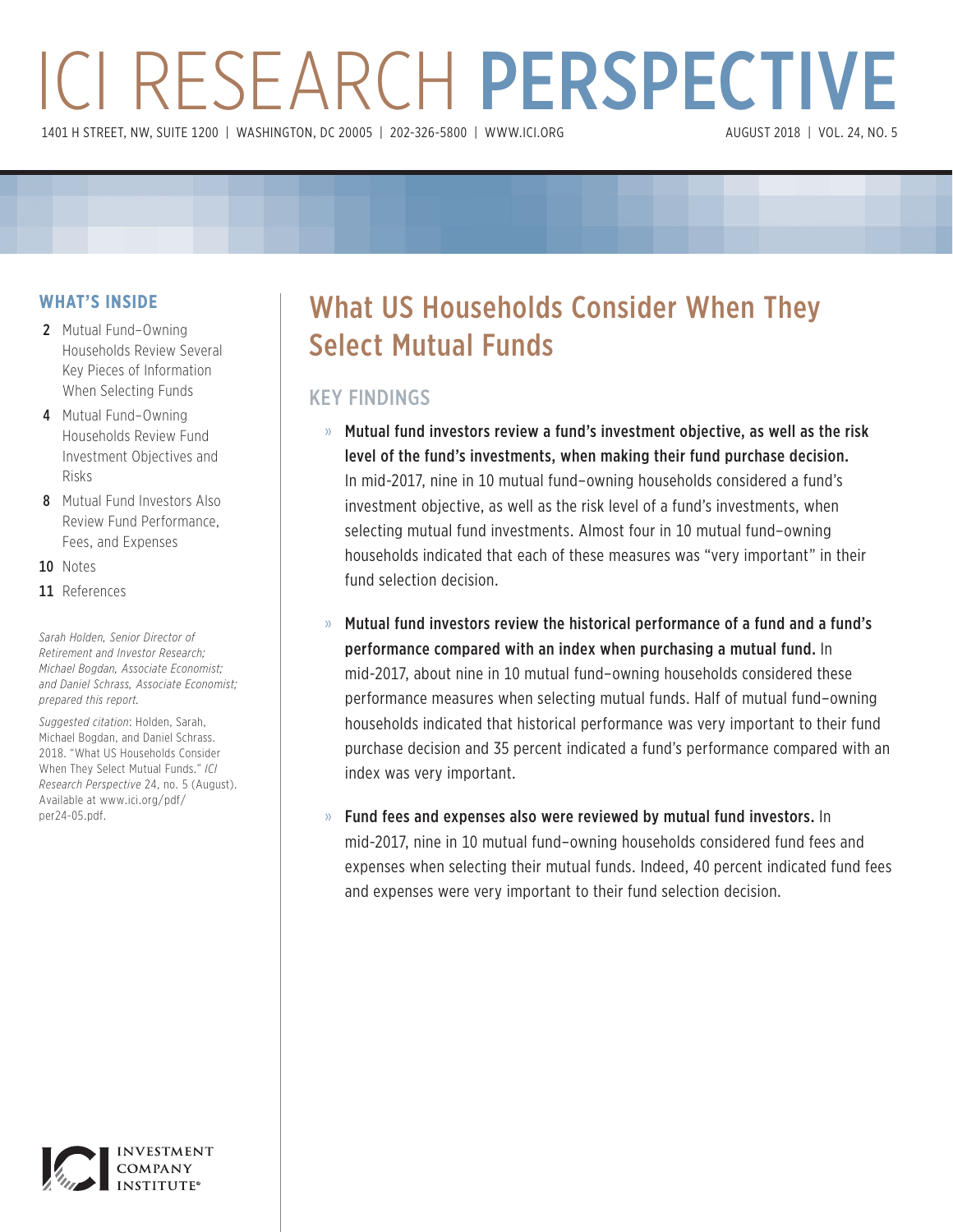# **Mutual Fund–Owning Households Review Several Key Pieces of Information When Selecting Funds**

The annual ICI Mutual Fund Shareholder Tracking Survey gathers information on mutual fund–owning households. In mid-2017, the survey found that 56.2 million US households, or 44.5 percent, owned mutual funds. $^1$  In the 2017 survey, mutual fund–owning households were asked to rank the importance of a variety of factors when making their mutual fund purchase decisions.<sup>2</sup> This research paper presents the results from that question. To place the results in context, this paper first provides as background the variety of financial services firms that US households use to purchase mutual funds and highlights mutual fund–owning households' willingness to take investment risk and the investment profile of the mutual funds they own. Finally, highlights from mutual fund fee research are included, which indicate that mutual fund investors tend to concentrate their mutual fund assets in lower-cost funds.

# Mutual Funds Are Offered Through an Array of Financial Services Firms

Mutual funds are available through a wide array of financial services firms, and households own mutual funds both inside and outside employer-sponsored retirement plans. In mid-2017, 81 percent of mutual fund–owning households held mutual funds through employer-sponsored retirement plans (Figure 1).

US households also own mutual funds outside of employer-sponsored retirement plans, with many seeking the help of investment professionals when making mutual fund investments and some going directly to mutual fund companies or discount brokers. In mid-2017, 64 percent of mutual fund–owning households held mutual funds outside employer-sponsored retirement plans (Figure 1). These households purchased funds through two sources: the investment professional channel and the direct market channel. The investment professional channel includes registered investment advisers, full-service brokers, independent financial planners, bank or savings institution representatives, insurance agents, and accountants. The direct market channel includes fund companies and discount brokers. In mid-2017, half of households owning mutual funds held funds purchased through an investment professional and 36 percent owned funds purchased through the direct market channel.

# *About the Annual Mutual Fund Shareholder Tracking Survey*

ICI conducts the Annual Mutual Fund Shareholder Tracking Survey each year to gather information on the demographic and financial characteristics of mutual fund–owning households in the United States. The most recent survey was conducted from May to July 2017 and was based on a telephone sample of 5,000 US households. Of these, 2,500 households were reached on their landlines and 2,500 households were reached on their cell phones.<sup>3</sup> Of the households contacted, 2,223 (44.5 percent) owned mutual funds. In the 2017 survey, a question was added to ask respondents to rate the importance of several key pieces of information typically available to fund investors when selecting mutual funds. All interviews were conducted over the telephone with the member of the household who was either the sole or the co-decisionmaker most knowledgeable about the household's savings and investments. The standard error for the 2017 sample of households owning mutual funds is  $\pm$  2.1 percentage points at the 95 percent confidence level.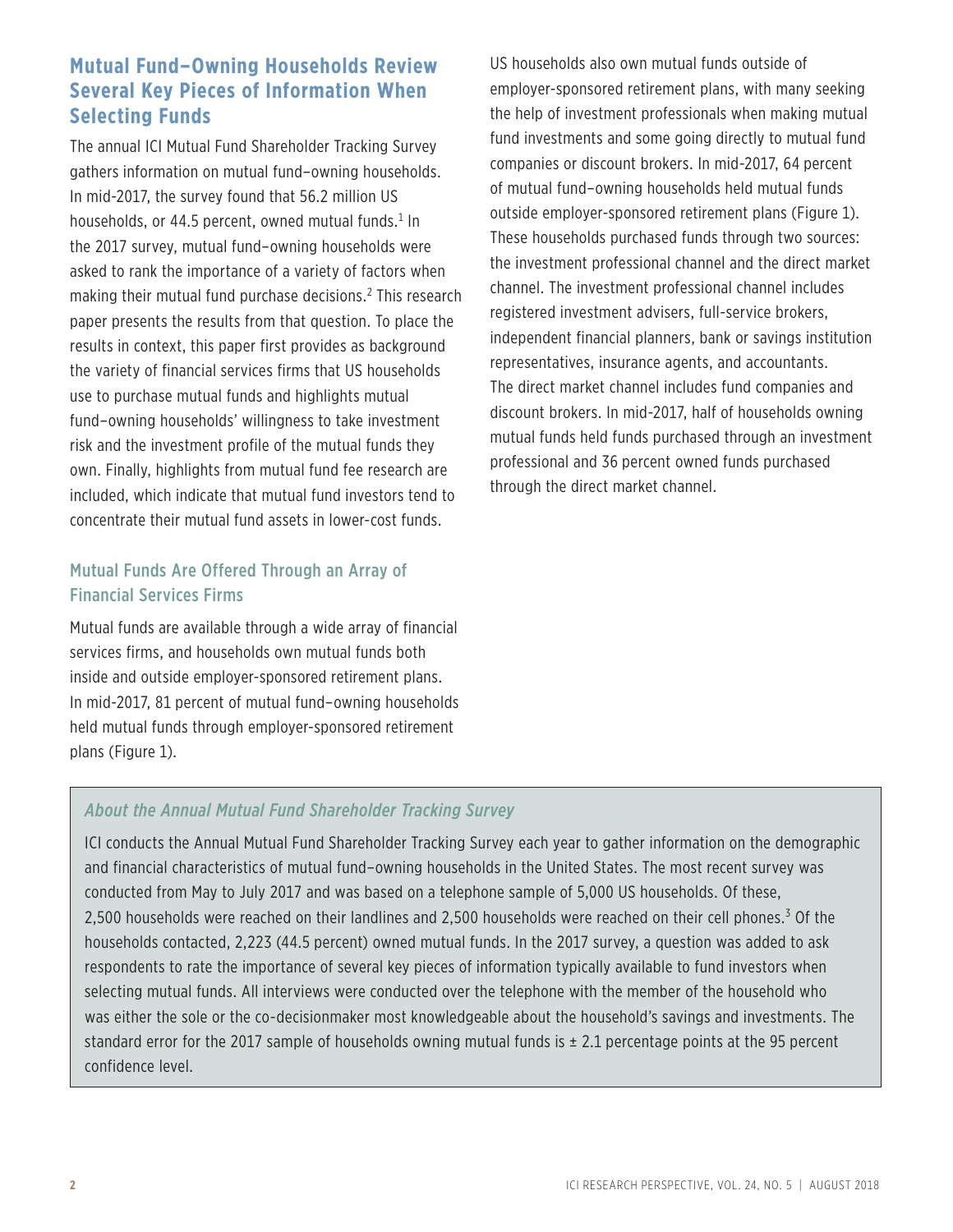# FIGURE 1 **Mutual Fund Investors Purchase Mutual Funds Through a Variety of Channels**

*Percentage of mutual fund–owning households, mid-2017*



 $^{\rm 1}$ Employer-sponsored retirement plans include DC plans (such as 401(k), 403(b), or 457 plans) and employer-sponsored IRAs (SEP IRAs, SAR-SEP IRAs, and SIMPLE IRAs).

2 Four percent of households owning mutual funds outside of employer-sponsored retirement plans did not indicate which source was used to purchase funds. This 4 percent includes 3 percent owning funds both inside and outside employer-sponsored retirement plans and 1 percent owning funds only outside of employer-sponsored retirement plans.

Note: Multiple responses are included.

 Source: Investment Company Institute Annual Mutual Fund Shareholder Tracking Survey; see *ICI Research Perspective*, "Characteristics of Mutual Fund Investors, 2017"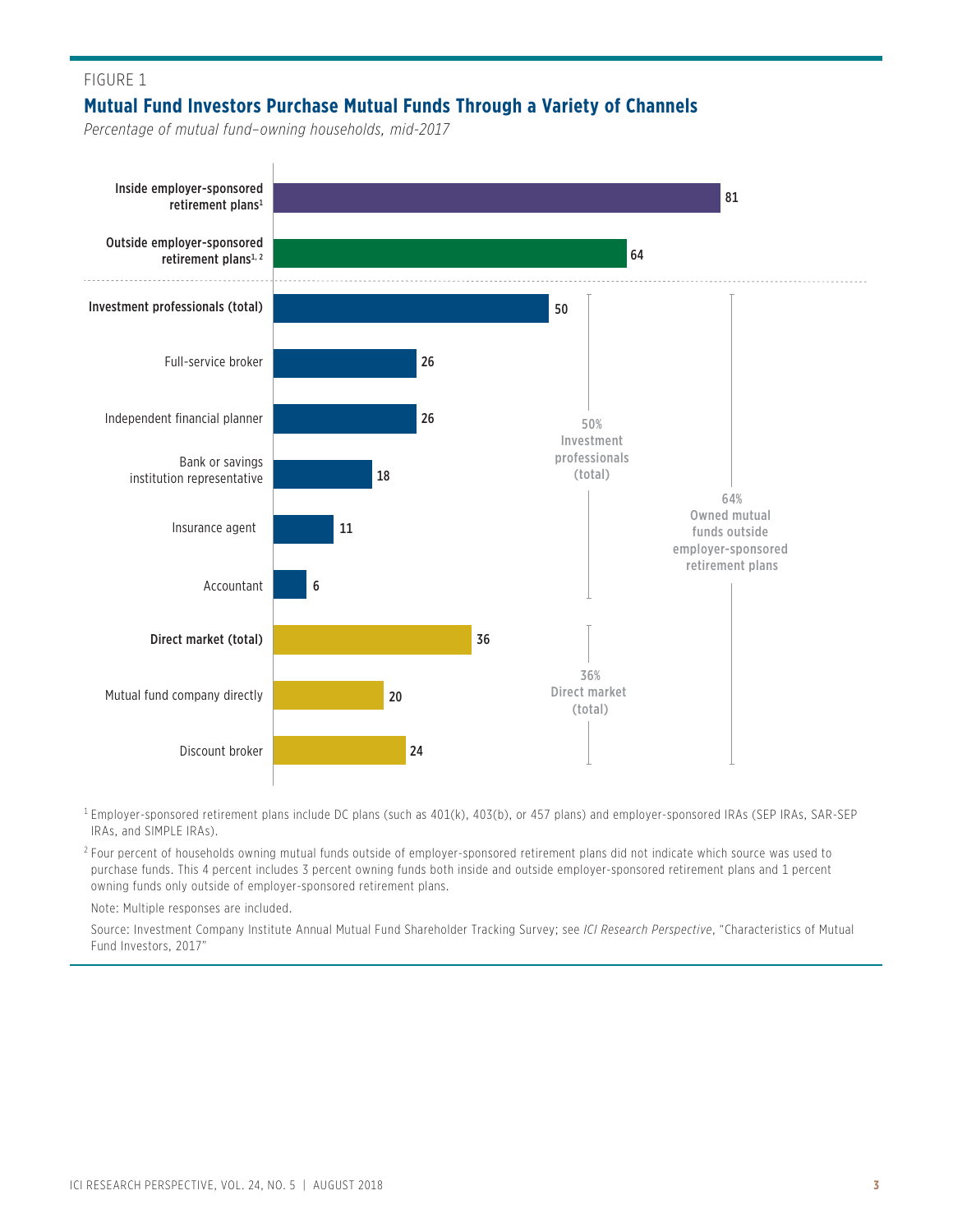# **Mutual Fund–Owning Households Review Fund Investment Objectives and Risks**

When asked about the information they consider when choosing a mutual fund, mutual fund–owning households said they typically review a fund's investment objective, as well as the risk level of a fund's investments. In mid-2017, 90 percent of mutual fund–owning households considered

a fund's investment objective when making their purchase decision, with 36 percent agreeing it was very important (Figure 2). Similarly, 92 percent of mutual fund–owning households reviewed the risk level of a fund's investments, with 36 percent of mutual fund–owning households considering the risk level of a fund's investments "very important" when making their purchase decision.

### FIGURE 2

**Most Shareholders Review Investment Risks and Objectives When Selecting Mutual Funds**

*Percentage of mutual fund–owning households, mid-2017*



Source: Investment Company Institute Annual Mutual Fund Shareholder Tracking Survey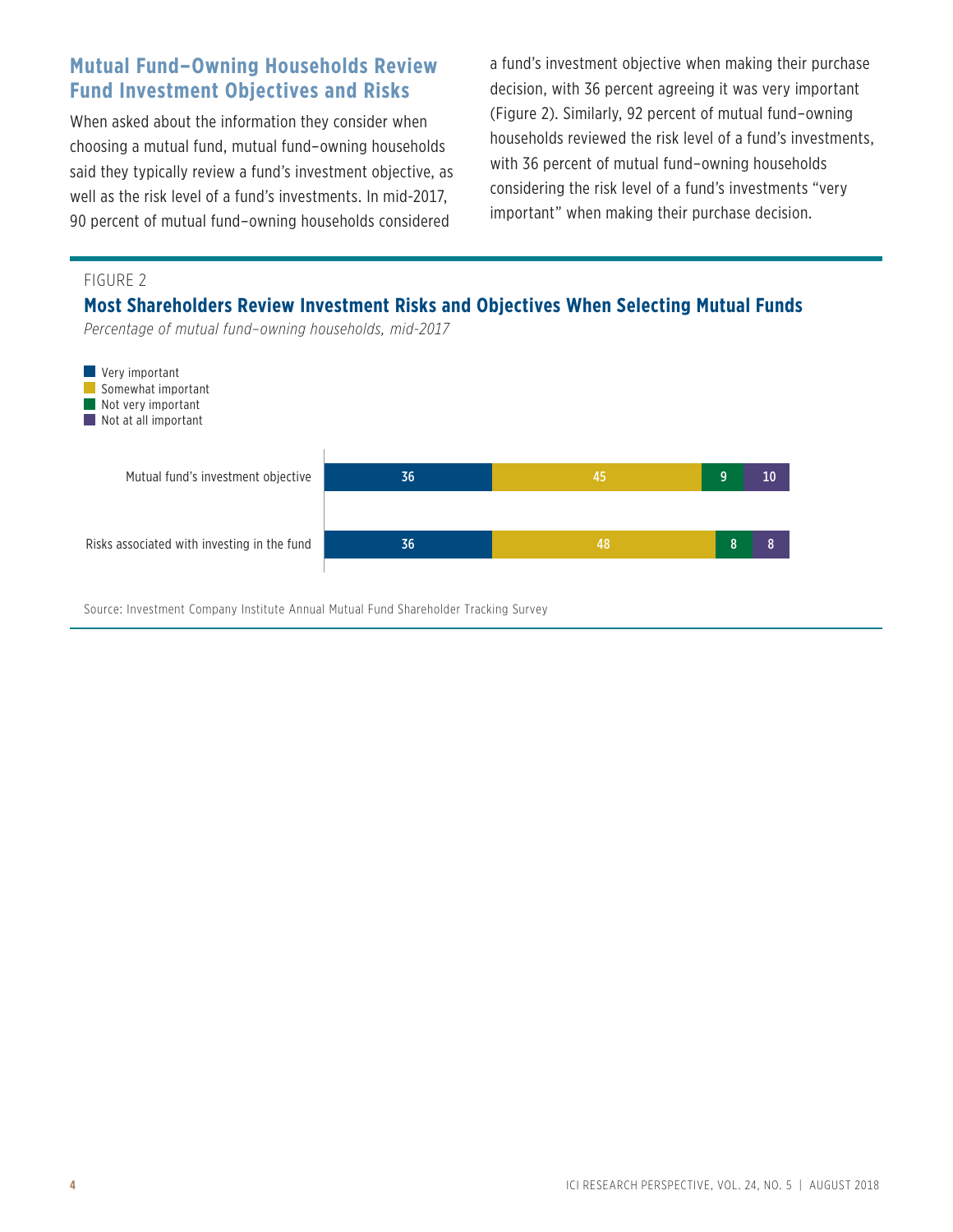The survey also asks households about their willingness to take investment risk.<sup>4</sup> Households owning mutual funds are far more willing to take investment risk than US households in general. In mid-2017, 34 percent of households owning mutual funds were willing to take above-average or substantial investment risk, compared with 22 percent of

all US households (Figure 3). Forty-six percent of mutual fund–owning households are willing to take average risk with financial investments compared with 32 percent of all US households. Finally, only 20 percent of mutual fund– owning households are willing to take below-average or no risk, compared with 46 percent of all US households.

### FIGURE 3

### **Mutual Fund–Owning Households Express Willingness to Take Investment Risk**

*Percentage of US households by mutual fund ownership status, mid-2017*

#### Level of risk willing to take with financial investments



- Above-average risk for above-average gain
- **Average risk for average gain**
- Below-average risk for below-average gain
- **Unwilling to take any risk**



Source: Investment Company Institute Annual Mutual Fund Shareholder Tracking Survey; see *ICI Research Perspective*, "Ownership of Mutual Funds, Shareholder Sentiment, and Use of the Internet, 2017"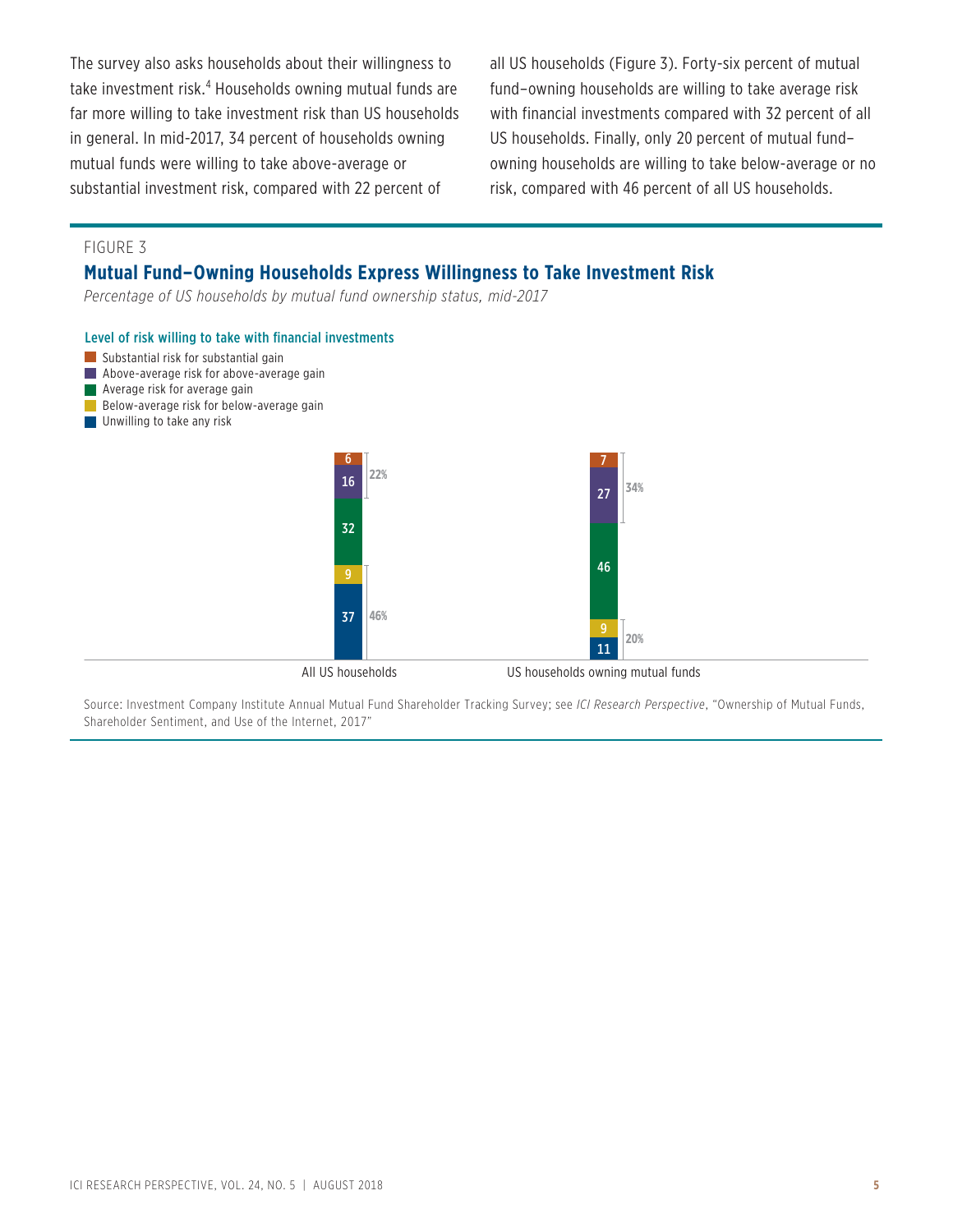Reflecting their consideration of risk when selecting funds and their willingness to take investment risk, it is not surprising that the majority of mutual fund–owning households engage in equity investing through their mutual funds. In mid-2017, 87 percent of mutual fund–

owning households owned equity mutual funds, by far the most popular type of mutual fund owned (Figure 4).<sup>5</sup> Thirty-seven percent owned balanced mutual funds, which invest in a mix of equities and bonds.

### FIGURE 4

# **Equity Funds Are the Most Commonly Owned Type of Mutual Fund**

*Percentage of mutual fund–owning households, mid-2017*





Note: Multiple responses are included.

Source: Investment Company Institute Annual Mutual Fund Shareholder Tracking Survey; see *ICI Research Perspective*, "Characteristics of Mutual Fund Investors, 2017"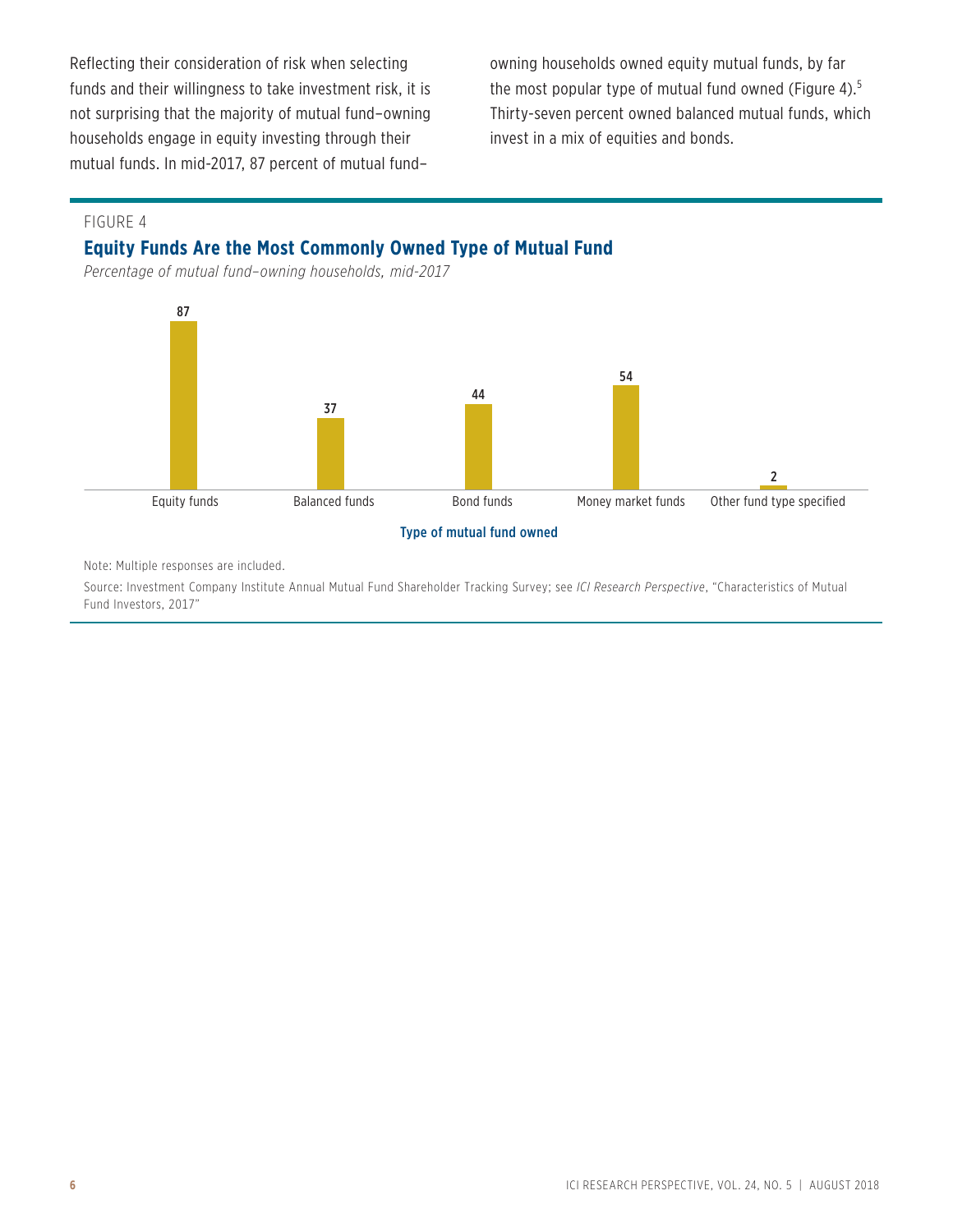Analyzing the composition of household mutual fund assets also demonstrates that households are focused on equity investing. At year-end 2017, households owned 90 percent of industrywide mutual fund assets, or \$16.8 trillion in mutual fund assets (Figure 5).<sup>6</sup> The majority of households' mutual fund assets were invested in equity funds at

year-end 2017. Specifically, 43 percent of households' mutual fund assets were in domestic equity funds and 16 percent were in world equity funds. Another 9 percent of households' mutual fund assets were in balanced funds, which provide further exposure to equity markets.<sup>7</sup>

FIGURE 5

### **Equity Funds Represent the Majority of Households' Mutual Fund Assets**

*Percentage of total household mutual fund assets, year-end 2017*



#### Total household mutual fund assets: \$16.8 trillion

Note: Components do not add to 100 percent because of rounding. Source: Investment Company Institute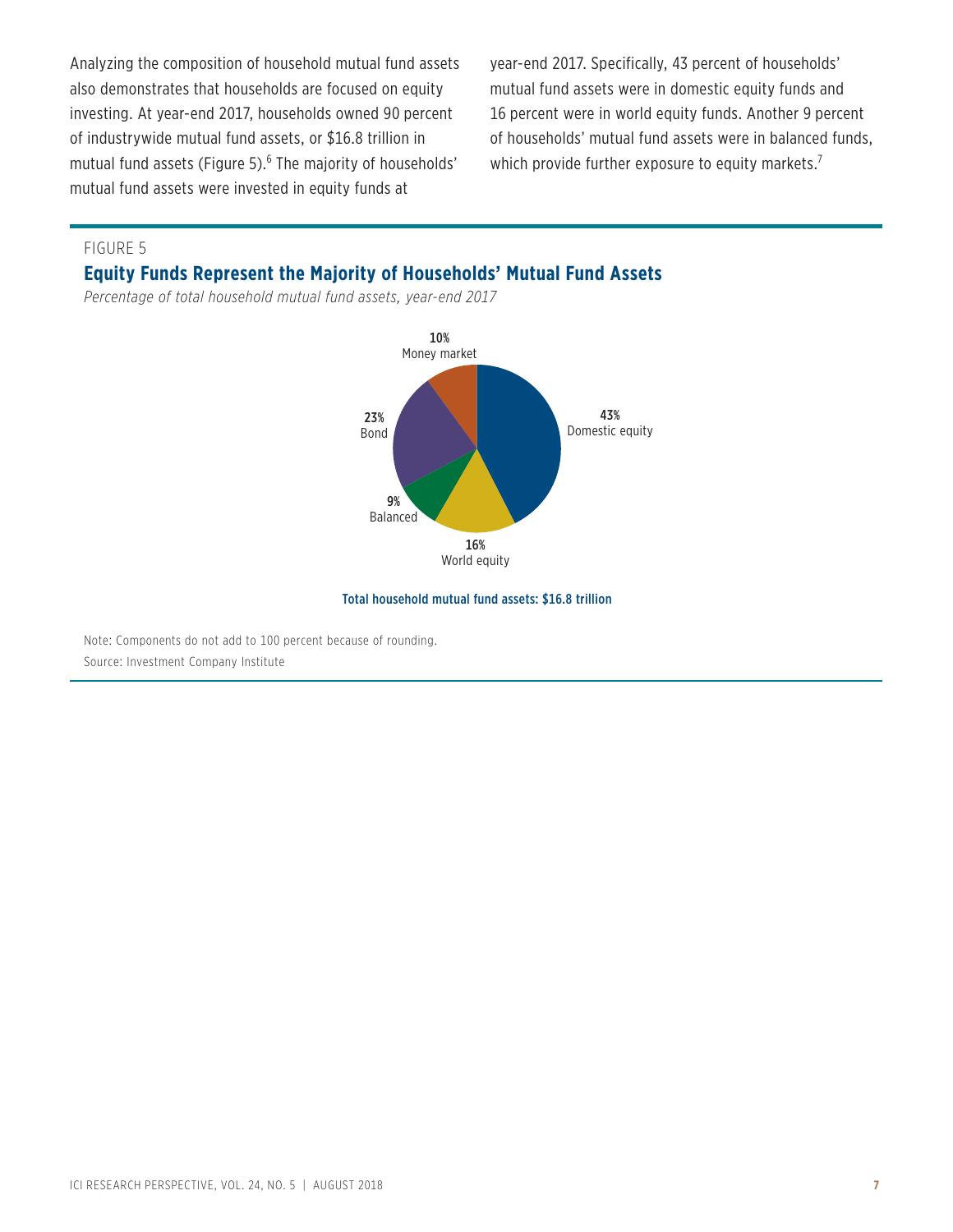# **Mutual Fund Investors Also Review Fund Performance, Fees, and Expenses**

When asked about the information they consider when choosing a mutual fund, 92 percent of mutual fund– owning households said that they reviewed the historical performance of a fund, with 50 percent indicating a fund's historical performance was very important when making their fund purchase decision (Figure 6). Eighty-seven percent of mutual fund–owning households indicated that they considered a fund's performance compared with an index, with 35 percent saying this benchmarking was very important when making their purchase decision. Seventy-five percent of mutual fund–owning households considered a fund's rating from a rating service, with 19 percent considering such a rating to be very important when making their purchase decision. It is possible that fewer households report reviewing these ratings in part because they are considering funds that have been pre-screened by financial advisers along this dimension. Therefore, it may not be a distinguishing criterion when ultimately selecting a fund.

Fund fees and expenses also were a very important consideration in fund selection. In mid-2017, about nine in 10 mutual fund–owning households indicated they reviewed the fund's fees and expenses (Figure 6). Indeed, 40 percent indicated the fund's fees and expenses were very important when making their purchase decision. Households that place less emphasis on fees and expenses may be choosing among a set of funds already pre-screened for them by financial advisers or defined contribution retirement plan sponsors, $^8$  who already considered fees and expenses when building the fund lineup.<sup>9</sup>

#### FIGURE 6

# **Nine in 10 Mutual Fund–Owning Households Review Fund Performance, Fees, and Expenses**

*Percentage of mutual fund–owning households, mid-2017*



Source: Investment Company Institute Annual Mutual Fund Shareholder Tracking Survey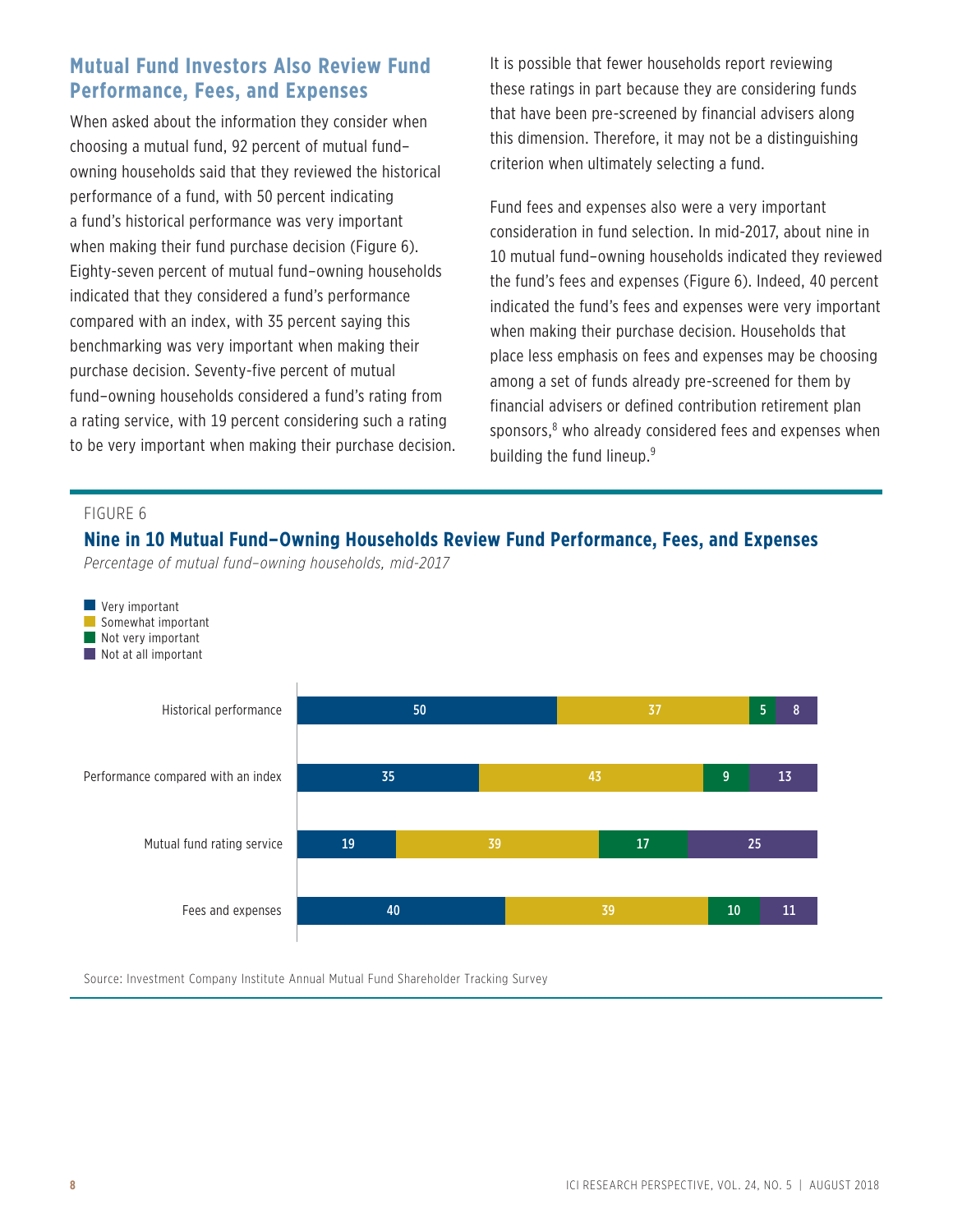# Mutual Fund Investors Tend to Pay Lower-Than-Average Expense Ratios

Likely reflecting their self-reported emphasis on reviewing mutual fund fees, mutual fund investors tend to concentrate their assets in lower-cost funds.<sup>10</sup> For example, fund investors incurred an asset-weighted average expense ratio

of 0.59 percent for equity mutual funds, which was less than half the industrywide simple average of 1.25 percent for all equity mutual funds offered in the United States in 2017 (Figure 7). Mutual fund investors also have concentrated their assets in lower-cost balanced, bond, and money market funds.<sup>11</sup>

### FIGURE 7

### **Mutual Fund Investors Tend to Pay Lower-Than-Average Expense Ratios**

*Equity mutual fund expense ratios; percent, 2000–2017*



Note: Data exclude mutual funds available as investment choices in variable annuities. Sources: Investment Company Institute, Lipper, and Morningstar; see *ICI Research Perspective*, "Trends in the Expenses and Fees of Funds, 2017"

### *Additional Reading*

- » Mutual Fund Shareholders' Use of Information www.ici.org/research/investors/information
- » Mutual Fund Ownership www.ici.org/research/investors/ownership
- » *2018 Investment Company Fact Book* www.icifactbook.org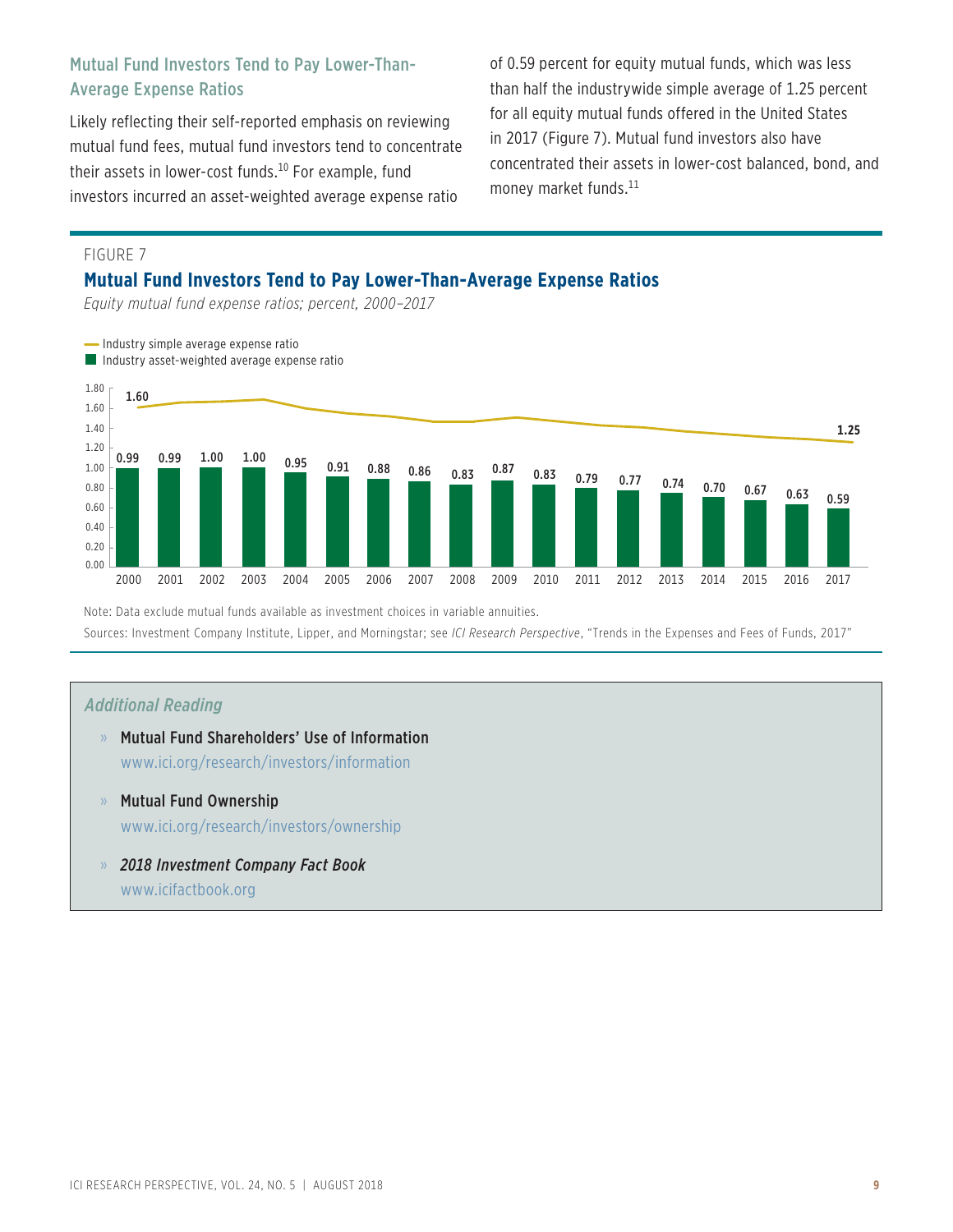# **Notes**

- $<sup>1</sup>$  See Holden, Schrass, and Bogdan 2017a.</sup>
- 2 For other more in-depth results on mutual fund shareholders' use of information, see West and Leonard-Chambers 2006a and 2006b and Sabelhaus 2008.
- $3$  Specifically, the survey uses a dual frame design, with half from a landline random digit dial (RDD) frame and half from a cell phone RDD frame. For additional detail, see Holden, Schrass, and Bogdan 2017a.
- 4 These results were first published in Holden, Schrass, and Bogdan 2017a.
- 5 For additional discussion, see Holden, Schrass, and Bogdan 2017b, which first published these results.
- 6 US households held 95 percent of long-term mutual fund assets at year-end 2017. See Figure 3.3 in Investment Company Institute 2018.
- 7 Balanced mutual funds invest in a mix of equities and bonds. Those structured as funds of funds are not counted as balanced funds here, but rather as the assets in the underlying equity and bond funds.
- 8 For an analysis of mutual fund fees paid by 401(k) plan participants on the mutual funds held in their 401(k) plans, see Holden, Duvall, and Chism 2018.
- 9 There was little variation in mutual fund–owning households' responses by ownership status inside or outside employer-sponsored retirement plans. Based on the mid-2017 survey data, 38 percent of mutual fund–owning households that indicated their primary channel for mutual fund ownership was inside employer-sponsored retirement plans indicated fees and expenses were "very important," compared with 42 percent of mutual fund–owning households that indicated their primary channel for mutual fund ownership was outside employer-sponsored retirement plans and 40 percent across all mutual fund–owning households. Forty percent of mutual fund–owning households that indicated their primary channel for mutual fund ownership was inside employer-sponsored retirement plans indicated fees and expenses were "somewhat important," compared with 39 percent of mutual fund–owning households that indicated their primary channel for mutual fund ownership was outside employer-sponsored retirement plans and 39 percent of all mutual fund–owning households. About one-tenth of each group indicated fees and expenses were "not very important," and about one-tenth indicated they were "not at all important."
- $10$  For the complete analysis of mutual fund and exchangetraded fund (ETF) fees and expenses, see Duvall and Mitler 2018.
- <sup>11</sup> See Duvall and Mitler 2018.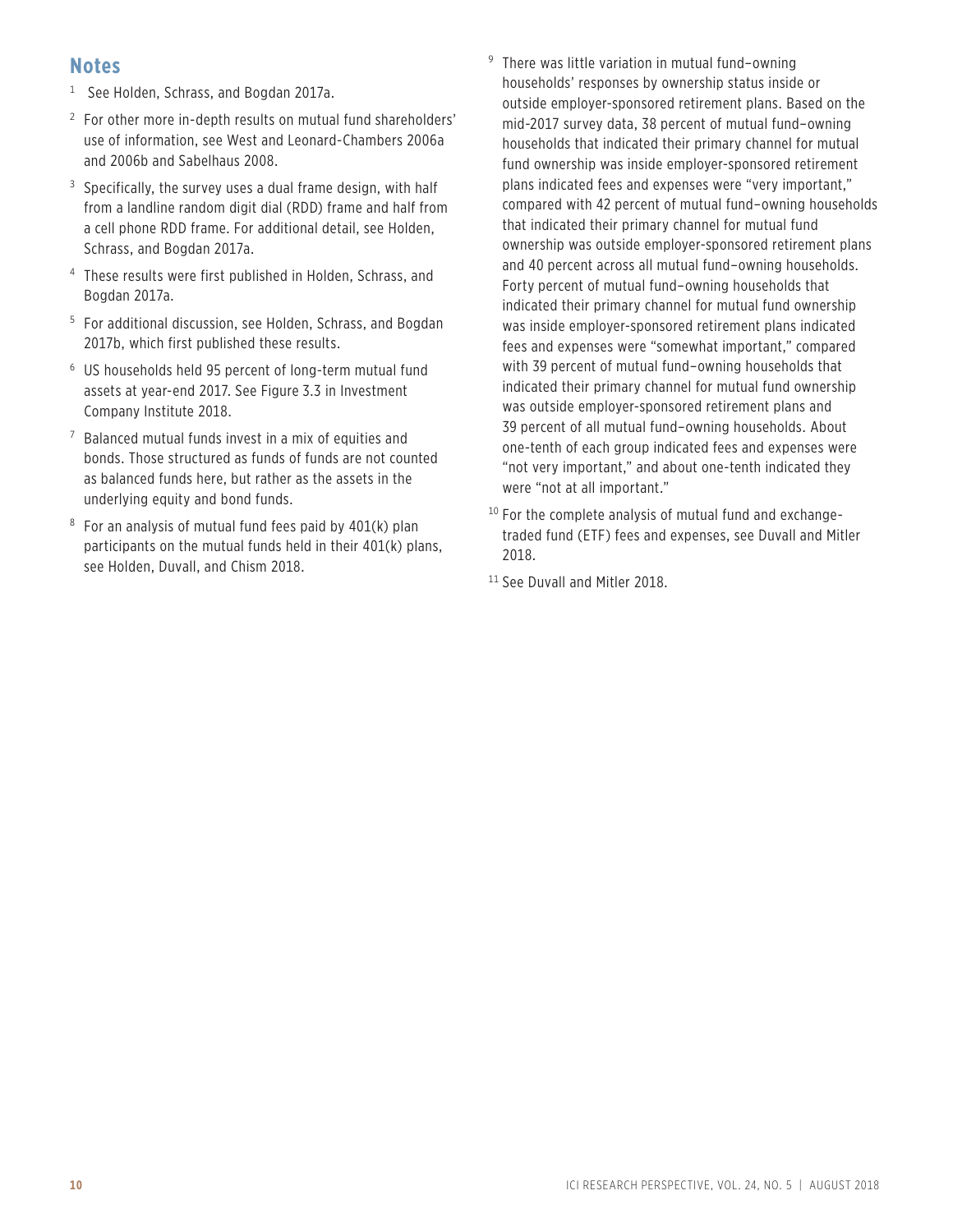# **References**

Duvall, James, and Morris Mitler. 2018. "Trends in the Expenses and Fees of Funds, 2017." *ICI Research Perspective* [24, no. 3 \(April\). Available at www.ici.org/pdf/](www.ici.org/pdf/per24-03.pdf) per24-03.pdf.

Holden, Sarah, James Duvall, and Elena Barone Chism. 2018. "The Economics of Providing 401(k) Plans: Services, Fees, and Expenses, 2017." *ICI Research Perspective* 24, no. 4 (June). Available at www.ici.org/pdf/per24-04.pdf.

Holden, Sarah, Daniel Schrass, and Michael Bogdan. 2017a. "Ownership of Mutual Funds, Shareholder Sentiment, and Use of the Internet, 2017." *ICI Research Perspective* 23, no. 7 (October). Available at www.ici.org/pdf/per23-07.pdf.

Holden, Sarah, Daniel Schrass, and Michael Bogdan. 2017b. "Characteristics of Mutual Fund Investors, 2017." *ICI Research Perspective* 23, no. 8 (October). Available at www.ici.org/pdf/per23-08.pdf.

Investment Company Institute. 2018. *2018 Investment Company Fact Book: A Review of the Trends and Activities in the Investment Company Industry*. Washington, DC: Investment Company Institute. Available at www.icifactbook.org.

Sabelhaus, John. 2008. *Investor Views on the US Securities and Exchange Commission's Proposed Summary Prospectus*. Washington, DC: Investment Company Institute. Available at www.ici.org/pdf/ppr\_08\_summary\_prospectus.pdf.

West, Sandra, and Victoria Leonard-Chambers. 2006a. *Understanding Investor Preferences for Mutual Fund Information*. Washington, DC: Investment Company [Institute. Available at www.ici.org/pdf/](www.ici.org/pdf/rpt_06_inv_prefs_full.pdf) rpt\_06\_inv\_prefs\_full.pdf.

West, Sandra, and Victoria Leonard-Chambers. 2006b. *Understanding Investor Preferences for Mutual Fund Information: Summary of Research Findings*. Washington, DC: Investment Company Institute. Available at www.ici.org/pdf/rpt\_06\_inv\_prefs\_summary.pdf.